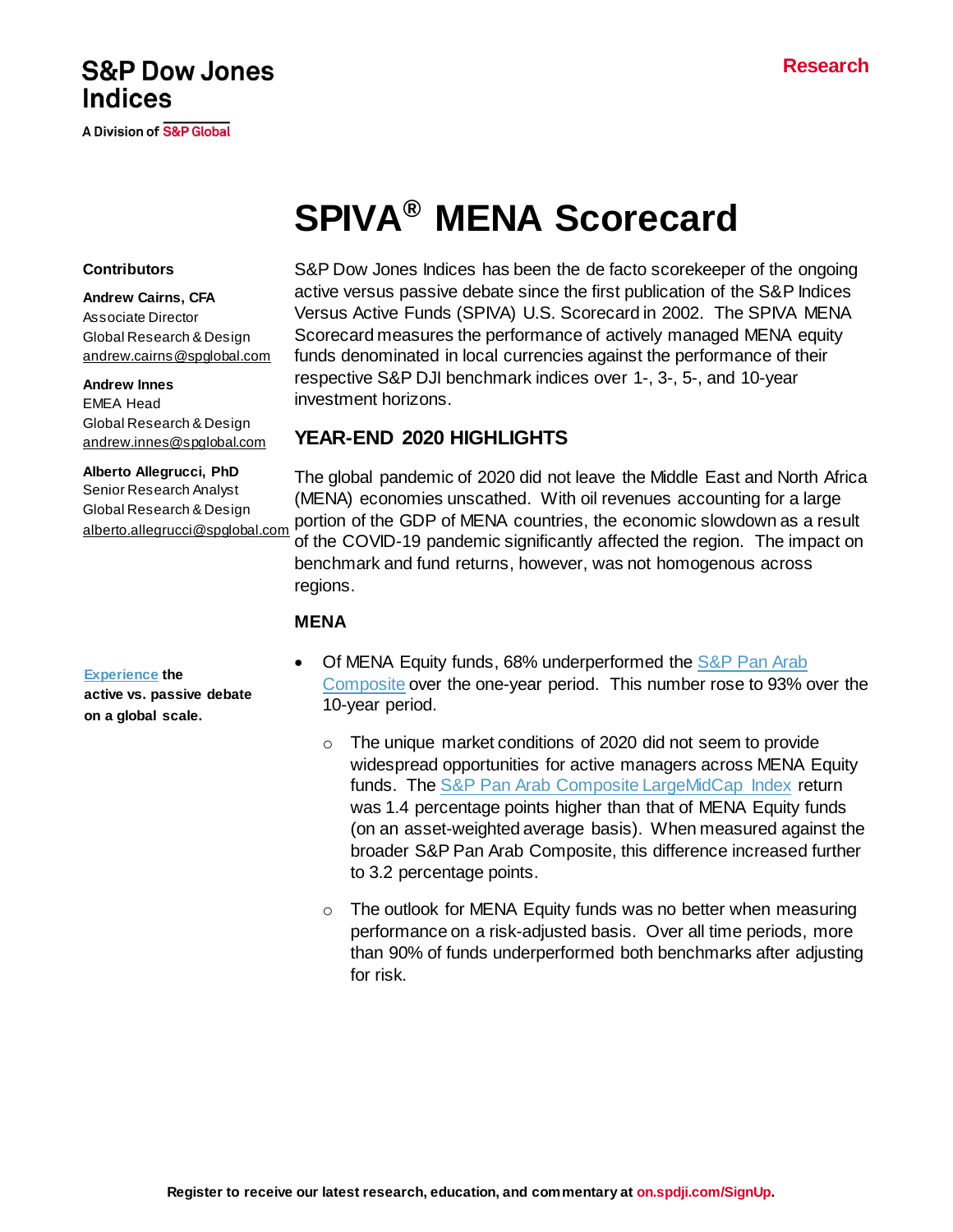#### **GCC**

- Funds focused on the Gulf Cooperation Council (GCC) experienced similar misfortunes, with 58% underperforming the S&P [GCC Composite](https://www.spglobal.com/spdji/en/indices/equity/sp-gcc-composite/) over the one-year period.
	- $\circ$  Further highlighting the struggles of GCC Equity funds, when measured on an asset-weighted basis, the funds trailed the S&P GCC Composite benchmark by 4.8 percentage points over the one-year period. The benchmark outperformance continued over the 10-year period by 0.9 percentage points, annually.
	- $\circ$  Over the three- and five-year periods, 80% and 94% of GCC Equity funds underperformed the benchmark on a risk-adjusted basis, respectively.

#### **Saudi Arabia**

- Saudi Arabia Equity funds bucked the regional one-year trend, posting the strongest benchmarkrelative outperformance of the three categories. For the one-year period, 23% of Saudi Arabia Equity funds underperformed the [S&P Saudi Arabia.](https://www.spglobal.com/spdji/en/indices/equity/sp-saudi-arabia/) This outperformance figure flips the opposite way when the time horizon is extended to 10 years, when 78% of Saudi Arabia Equity funds underperformed the benchmark.
	- $\circ$  Saudi Arabia Equity Funds obtained a remarkable 10.7% asset-weighted average return during 2020, beating the benchmark by 3.9 percentage points.
	- $\circ$  The bottom quartile Saudi Arabia Equity fund posted a return of 10.1% for the one-year period, 3.3 percentage points above the benchmark.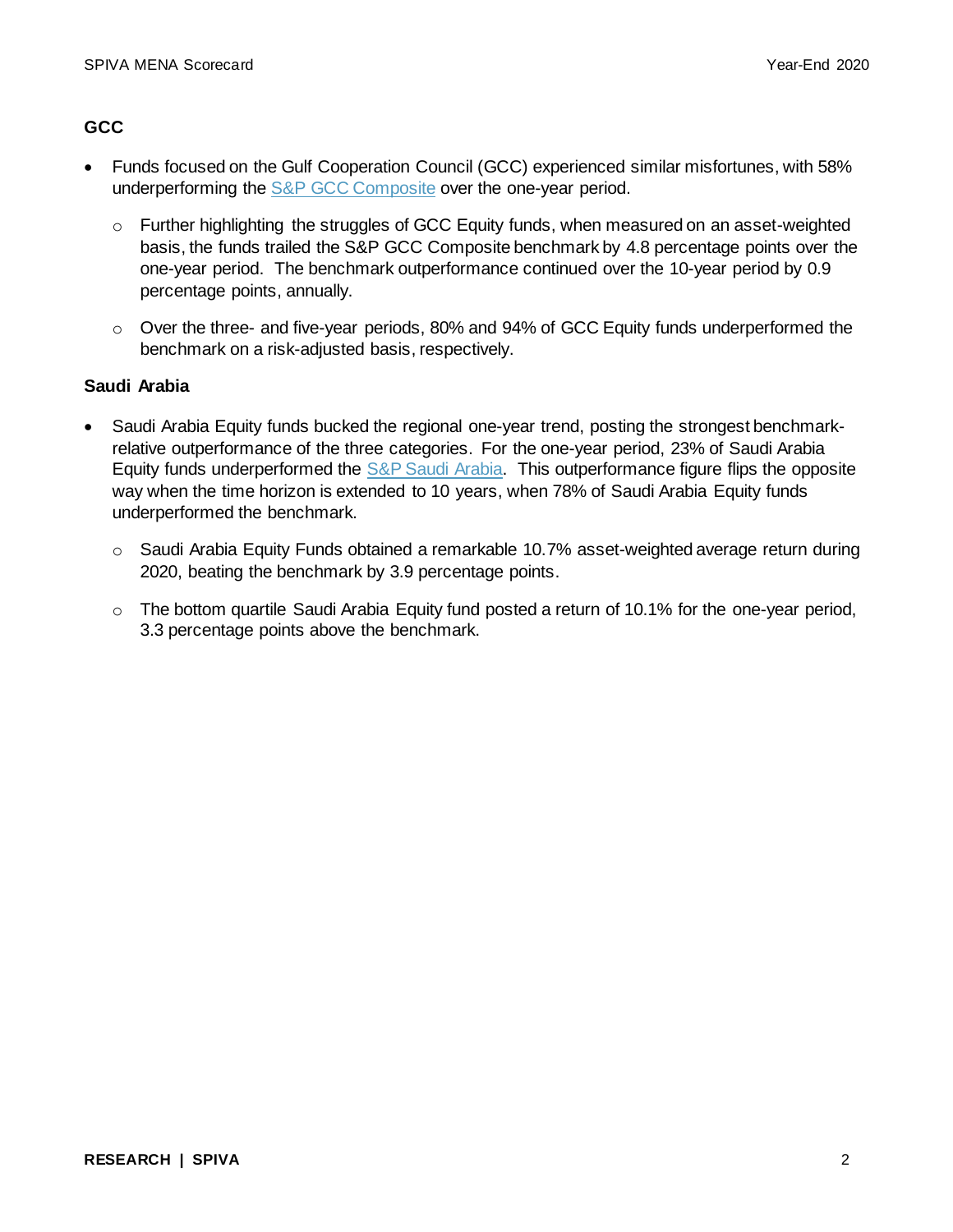# **UNIQUE SCORECARD FOR THE ACTIVE VERSUS PASSIVE DEBATE**

Since its first publication 19 years ago, the SPIVA Scorecard has served as the de facto scorekeeper of the active versus passive debate. For more than a decade, we have heard passionate arguments from believers in both camps when headline numbers have deviated from their beliefs.

Over the years, we have built on more than a decade of experience publishing the report by expanding coverage into Canada, Europe, India, Japan, Australia, Latin America, South Africa, and MENA. While the report will not end the debate on active versus passive investing, we hope to make a meaningful contribution by examining market segments in which one strategy might work better than the other.

Beyond the SPIVA Scorecard's widely cited headline numbers is a rich data set that addresses issues related to measurement techniques, universe composition, and fund survivorship that are less frequently discussed, but are often more fascinating. These data sets are rooted in the fundamental principles of the SPIVA Scorecard that regular readers will be familiar with, including the following.

- **Survivorship Bias Correction:** Many funds might be liquidated or merged during a period of study. However, for someone making an investment decision at the beginning of the period, these funds are part of the opportunity set. Unlike other commonly available comparison reports, SPIVA Scorecards account for the entire opportunity set—not just the survivors—thereby eliminating survivorship bias.
- **Asset-Weighted Returns:**Average returns for a fund group are often calculated using only equal weighting, which means the returns of a USD 10 billion fund affect the average in the same manner as the returns of a USD 10 million fund. An accurate representation of how market participants fared in a particular period can be ascertained by calculating weighted average returns where each fund's return is weighted by net assets. SPIVA Scorecards show both equal- and asset-weighted averages.
- **Data Cleaning:** SPIVA Scorecards avoid double counting multiple share classes in all count-based calculations by using only the share class with greater assets. Index, leveraged, and inverse funds, along with other index-linked products, are excluded because this is meant to be a scorecard for active managers.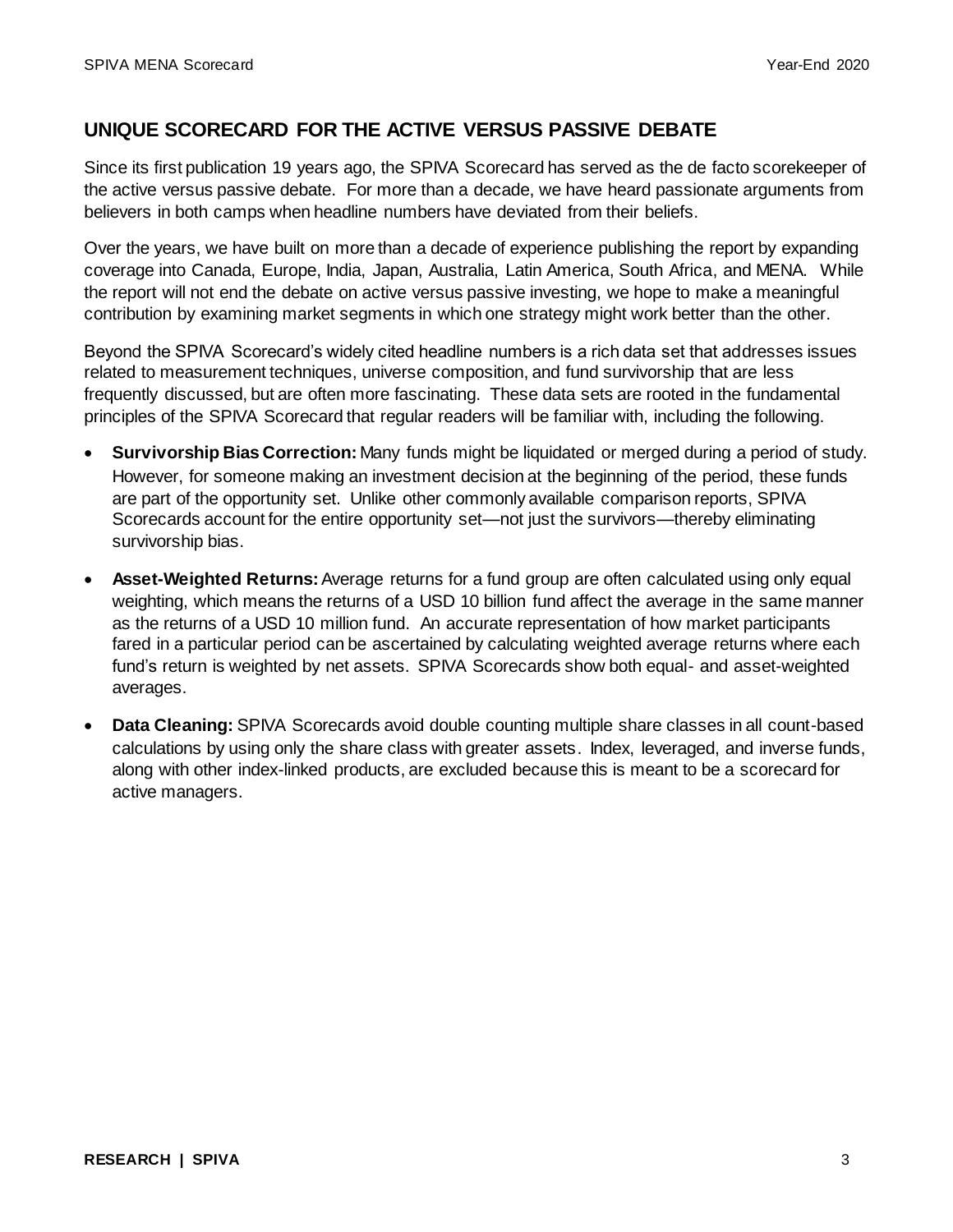## **REPORTS**

| Report 1a: Percentage of MENA Equity Funds Outperformed by Benchmarks (Absolute Returns) |                                          |        |        |        |         |
|------------------------------------------------------------------------------------------|------------------------------------------|--------|--------|--------|---------|
| <b>FUND CATEGORY</b>                                                                     | <b>COMPARISON INDEX</b>                  | 1-YEAR | 3-YEAR | 5-YEAR | 10-YEAR |
| MENA Equity                                                                              | S&P Pan Arab Composite LargeMidCap Index | 67.86  | 90.63  | 92.68  | 92.86   |
|                                                                                          | S&P Pan Arab Composite                   | 67.86  | 81.25  | 92.68  | 92.86   |
| S&P GCC Composite<br><b>GCC Equity</b>                                                   |                                          | 58.33  | 88.00  | 94.12  | 71.43   |
| Saudi Arabia Equity                                                                      | S&P Saudi Arabia<br>23.08<br>68.42       |        |        |        | 77.78   |

Source: S&P Dow Jones Indices LLC, Morningstar. Data for periods ending Dec. 31, 2020. Outperformance is based on equal-w eighted fund counts. Index performance based on total return in USD for MENA and GCC and SAR for Saudi Arabia. Past performance is no guarantee of future results. Table is provided for illustrative purposes.

| Report 1b: Percentage of MENA Equity Funds Outperformed by Benchmarks (Risk-Adjusted Returns) |                                          |        |        |         |  |
|-----------------------------------------------------------------------------------------------|------------------------------------------|--------|--------|---------|--|
| <b>FUND CATEGORY</b>                                                                          | <b>COMPARISON INDEX</b>                  | 3-YEAR | 5-YEAR | 10-YEAR |  |
| MENA Equity                                                                                   | S&P Pan Arab Composite LargeMidCap Index | 90.63  | 95.12  | 92.86   |  |
|                                                                                               | S&P Pan Arab Composite                   | 90.63  | 92.68  | 92.86   |  |
| <b>GCC Equity</b>                                                                             | S&P GCC Composite                        |        | 94.12  | 75.00   |  |
| S&P Saudi Arabia<br>Saudi Arabia Equity<br>63.16<br>86.49                                     |                                          |        |        | 74.07   |  |

Source: S&P Dow Jones Indices LLC, Morningstar. Data for periods ending Dec. 31, 2020. Risk-adjusted return is computed as annualized average monthly return divided by annualized standard deviation of the monthly return for the measured periods. Index performance based on total return in USD for MENA and GCC and SAR for Saudi Arabia. Past performance is no guarantee of future results. Table is provided for illustrative purposes.

| Report 2: Survivorship Consistency of MENA Equity Funds |                       |                         |  |  |  |
|---------------------------------------------------------|-----------------------|-------------------------|--|--|--|
| <b>FUND CATEGORY</b>                                    | NO. OF FUNDS AT START | <b>SURVIVORSHIP (%)</b> |  |  |  |
| 1-YEAR                                                  |                       |                         |  |  |  |
| MENA Equity                                             | 28                    | 89.29                   |  |  |  |
| GCC Equity                                              | 24                    | 100.00                  |  |  |  |
| Saudi Arabia Equity                                     | 13                    | 92.31                   |  |  |  |
| 3-YEAR                                                  |                       |                         |  |  |  |
| <b>MENA Equity</b>                                      | 32                    | 81.25                   |  |  |  |
| <b>GCC Equity</b>                                       | 25                    | 100.00                  |  |  |  |
| Saudi Arabia Equity                                     | 19                    | 89.47                   |  |  |  |
| 5-YEAR                                                  |                       |                         |  |  |  |
| MENA Equity                                             | 41                    | 65.85                   |  |  |  |
| GCC Equity                                              | 34                    | 94.12                   |  |  |  |
| Saudi Arabia Equity                                     | 37                    | 91.89                   |  |  |  |
| 10-YEAR                                                 |                       |                         |  |  |  |
| <b>MENA Equity</b>                                      | 42                    | 38.10                   |  |  |  |
| GCC Equity                                              | 28                    | 89.29                   |  |  |  |
| Saudi Arabia Equity                                     | 27                    | 92.59                   |  |  |  |

Source: S&P Dow Jones Indices LLC, Morningstar. Data for periods ending Dec. 31, 2020. Past performance is no guarantee of future results. Table is provided for illustrative purposes.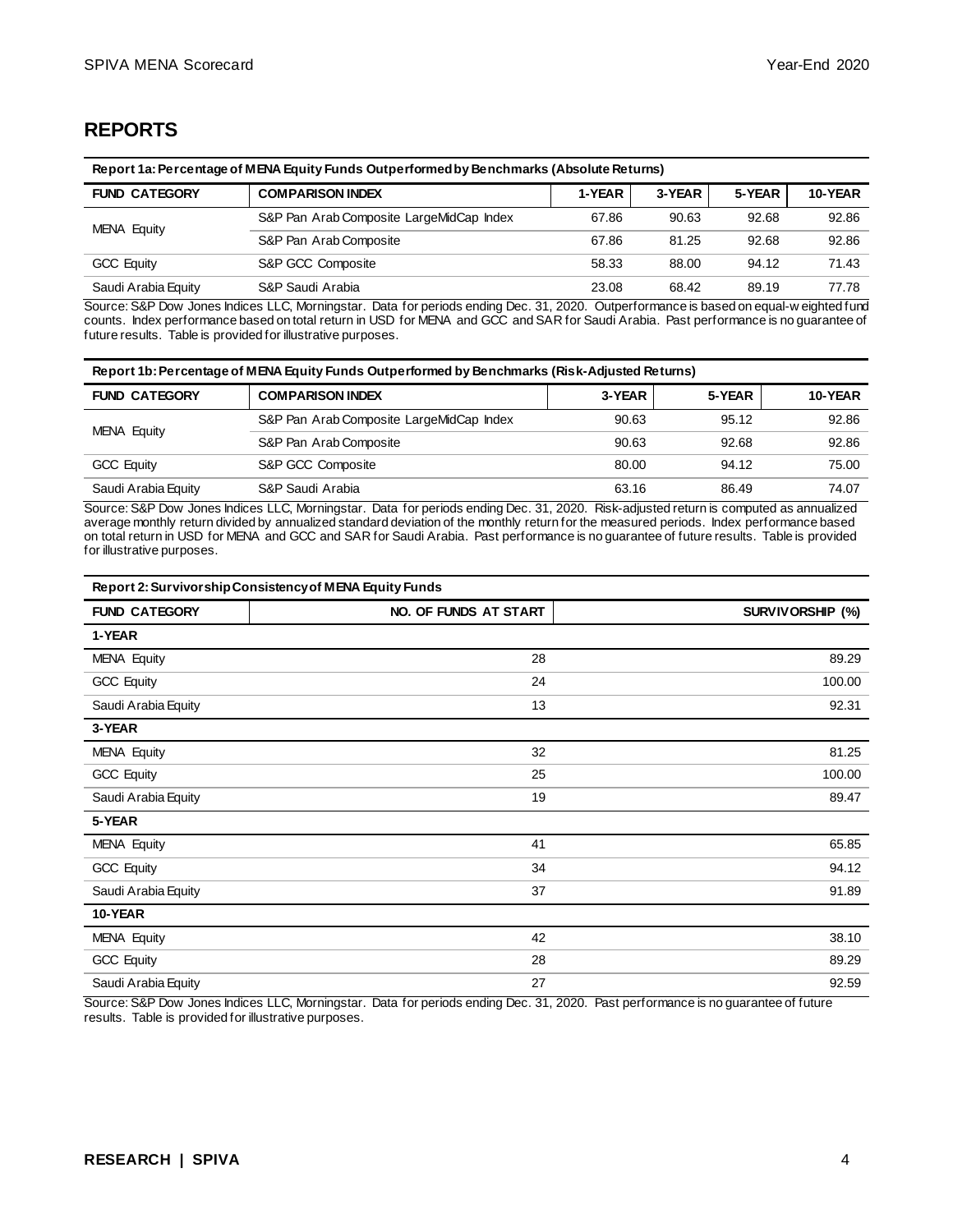#### **Report 3a: Average MENA Equity Fund Performance (Equal Weighted)**

| <b>CATEGORY</b>                          | 1-YEAR (%) | 3-YEAR<br>(ANNUALIZED %) | 5-YEAR<br>(ANNUALIZED %) | 10-YEAR<br>(ANNUALIZED %) |
|------------------------------------------|------------|--------------------------|--------------------------|---------------------------|
| MENA Equity                              | $-2.99$    | 3.95                     | 3.26                     | 3.09                      |
| S&P Pan Arab Composite LargeMidCap Index | $-0.60$    | 8.07                     | 7.62                     | 4.40                      |
| S&P Pan Arab Composite                   | 1.20       | 7.89                     | 7.21                     | 4.30                      |
| <b>GCC Equity</b>                        | $-0.63$    | 3.74                     | 2.78                     | 4.46                      |
| S&P GCC Composite                        | 2.06       | 8.97                     | 7.74                     | 5.20                      |
| Saudi Arabia Equity                      | 13.24      | 12.50                    | 7.75                     | 8.29                      |
| S&P Saudi Arabia                         | 6.77       | 11.35                    | 9.56                     | 6.04                      |

Source: S&P Dow Jones Indices LLC, Morningstar. Data for periods ending Dec. 31, 2020. Past performance is no guarantee of future results. Table is provided for illustrative purposes.

#### **Report 3b: Average MENA Equity Fund Performance (Asset Weighted)**

| <b>CATEGORY</b>                          | 1-YEAR (%) | 3-YEAR<br>(ANNUALIZED %) | 5-YEAR<br>(ANNUALIZED %) | 10-YEAR<br>(ANNUALIZED %) |
|------------------------------------------|------------|--------------------------|--------------------------|---------------------------|
| MENA Equity                              | $-1.98$    | 4.88                     | 3.75                     | 4.01                      |
| S&P Pan Arab Composite LargeMidCap Index | $-0.60$    | 8.07                     | 7.62                     | 4.40                      |
| S&P Pan Arab Composite                   | 1.20       | 7.89                     | 7.21                     | 4.30                      |
| <b>GCC Equity</b>                        | $-2.70$    | 4.37                     | 3.12                     | 4.32                      |
| S&P GCC Composite                        | 2.06       | 8.97                     | 7.74                     | 5.20                      |
| Saudi Arabia Equity                      | 10.66      | 11.40                    | 7.28                     | 7.70                      |
| S&P Saudi Arabia                         | 6.77       | 11.35                    | 9.56                     | 6.04                      |

Source: S&P Dow Jones Indices LLC, Morningstar. Data for periods ending Dec. 31, 2020. Past performance is no guarantee of future results. Table is provided for illustrative purposes.

#### **Report 4: Return/Volatility Ratio of MENA Equity Funds and Benchmarks**

| <b>FUND</b>            | <b>COMPARISON INDEX</b>                     | <b>COMPARISON INDEX</b> |                   | <b>ASSET-WEIGHTED</b> |                   |                   | EQUAL-WEIGHTED        |                   |                   |                       |
|------------------------|---------------------------------------------|-------------------------|-------------------|-----------------------|-------------------|-------------------|-----------------------|-------------------|-------------------|-----------------------|
| <b>CATEGORY</b>        |                                             | 3-<br><b>YEAR</b>       | 5-<br><b>YEAR</b> | $10 -$<br><b>YEAR</b> | 3-<br><b>YEAR</b> | 5-<br><b>YEAR</b> | $10 -$<br><b>YEAR</b> | 3-<br><b>YEAR</b> | 5-<br><b>YEAR</b> | $10 -$<br><b>YEAR</b> |
| <b>MENA Equity</b>     | S&P Pan Arab Composite<br>LargeMidCap Index | 0.49                    | 0.52              | 0.30                  | 0.28              | 0.25              | 0.28                  | 0.23              | 0.22              | 0.22                  |
|                        | S&P Pan Arab Composite                      | 0.48                    | 0.49              | 0.29                  | 0.28              | 0.25              | 0.28                  | 0.23              | 0.22              | 0.22                  |
| <b>GCC Equity</b>      | S&P GCC Composite                           | 0.53                    | 0.50              | 0.33                  | 0.29              | 0.22              | 0.31                  | 0.24              | 0.19              | 0.31                  |
| Saudi Arabia<br>Equity | S&P Saudi Arabia                            | 0.59                    | 0.49              | 0.31                  | 0.69              | 0.41              | 0.42                  | 0.75              | 0.44              | 0.47                  |

Source: S&P Dow Jones Indices LLC, Morningstar. Data for periods ending Dec. 31, 2020. The return/volatility ratio is computed as annualized average monthly return divided by annualized standard deviation of the monthly return for the measured periods. Index performance based on total return in USD for MENA and GCC and SAR for Saudi Arabia. Past performance is no guarantee of future results. Table is provided for illustrative purposes.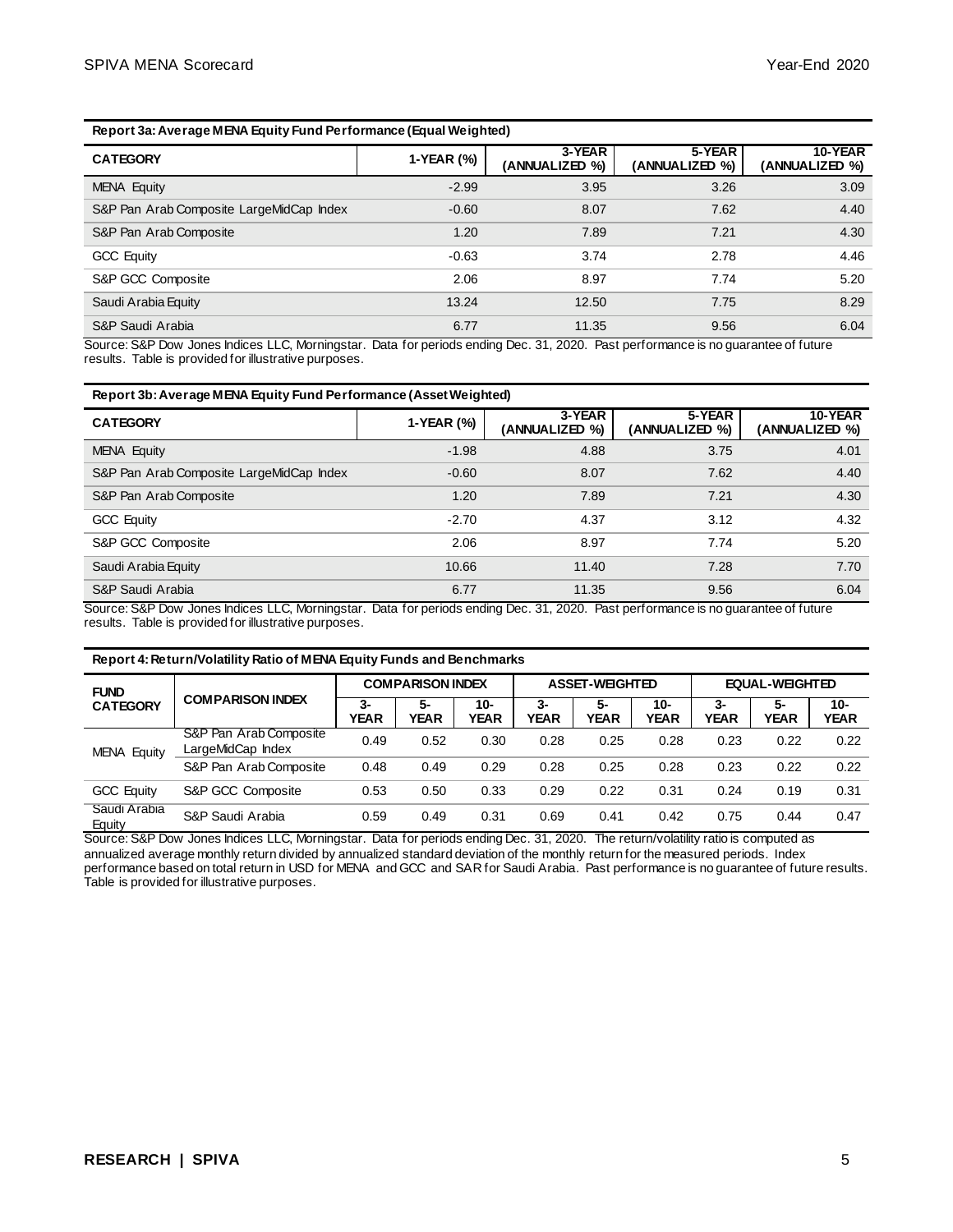| Report 5: Quartile Breakpoints of MENA Equity Funds |                                          |                                           |                                          |  |  |
|-----------------------------------------------------|------------------------------------------|-------------------------------------------|------------------------------------------|--|--|
| <b>FUND CATEGORY</b>                                | <b>THIRD QUARTILE</b><br>(ANNUALIZED, %) | <b>SECOND QUARTILE</b><br>(ANNUALIZED, %) | <b>FIRST QUARTILE</b><br>(ANNUALIZED, %) |  |  |
| 1-YEAR                                              |                                          |                                           |                                          |  |  |
| <b>MENA Equity</b>                                  | $-4.44$                                  | $-1.37$                                   | 3.51                                     |  |  |
| <b>GCC Equity</b>                                   | $-0.88$                                  | 1.63                                      | 5.35                                     |  |  |
| Saudi Arabia Equity                                 | 10.09                                    | 14.25                                     | 17.54                                    |  |  |
| 3-YEAR                                              |                                          |                                           |                                          |  |  |
| <b>MENA Equity</b>                                  | 4.45                                     | 6.31                                      | 7.78                                     |  |  |
| <b>GCC Equity</b>                                   | 1.15                                     | 4.22                                      | 8.06                                     |  |  |
| Saudi Arabia Equity                                 | 8.78                                     | 13.23                                     | 15.78                                    |  |  |
| 5-YEAR                                              |                                          |                                           |                                          |  |  |
| <b>MENA Equity</b>                                  | 3.93                                     | 4.55                                      | 6.65                                     |  |  |
| <b>GCC Equity</b>                                   | 0.14                                     | 2.13                                      | 4.79                                     |  |  |
| Saudi Arabia Equity                                 | 4.31                                     | 9.35                                      | 10.45                                    |  |  |
| 10-YEAR                                             |                                          |                                           |                                          |  |  |
| <b>MENA Equity</b>                                  | 1.75                                     | 3.09                                      | 6.06                                     |  |  |
| <b>GCC Equity</b>                                   | 4.73                                     | 5.73                                      | 6.19                                     |  |  |
| Saudi Arabia Equity                                 | 6.12                                     | 7.95                                      | 8.74                                     |  |  |

Source: S&P Dow Jones Indices LLC, Morningstar. Data for periods ending Dec. 31, 2020. Index performance based on total return in USD for MENA and GCC and SAR for Saudi Arabia. Funds are equal w eighted, but indices are not. Past performance is no guarantee of future results. Table is provided for illustrative purposes.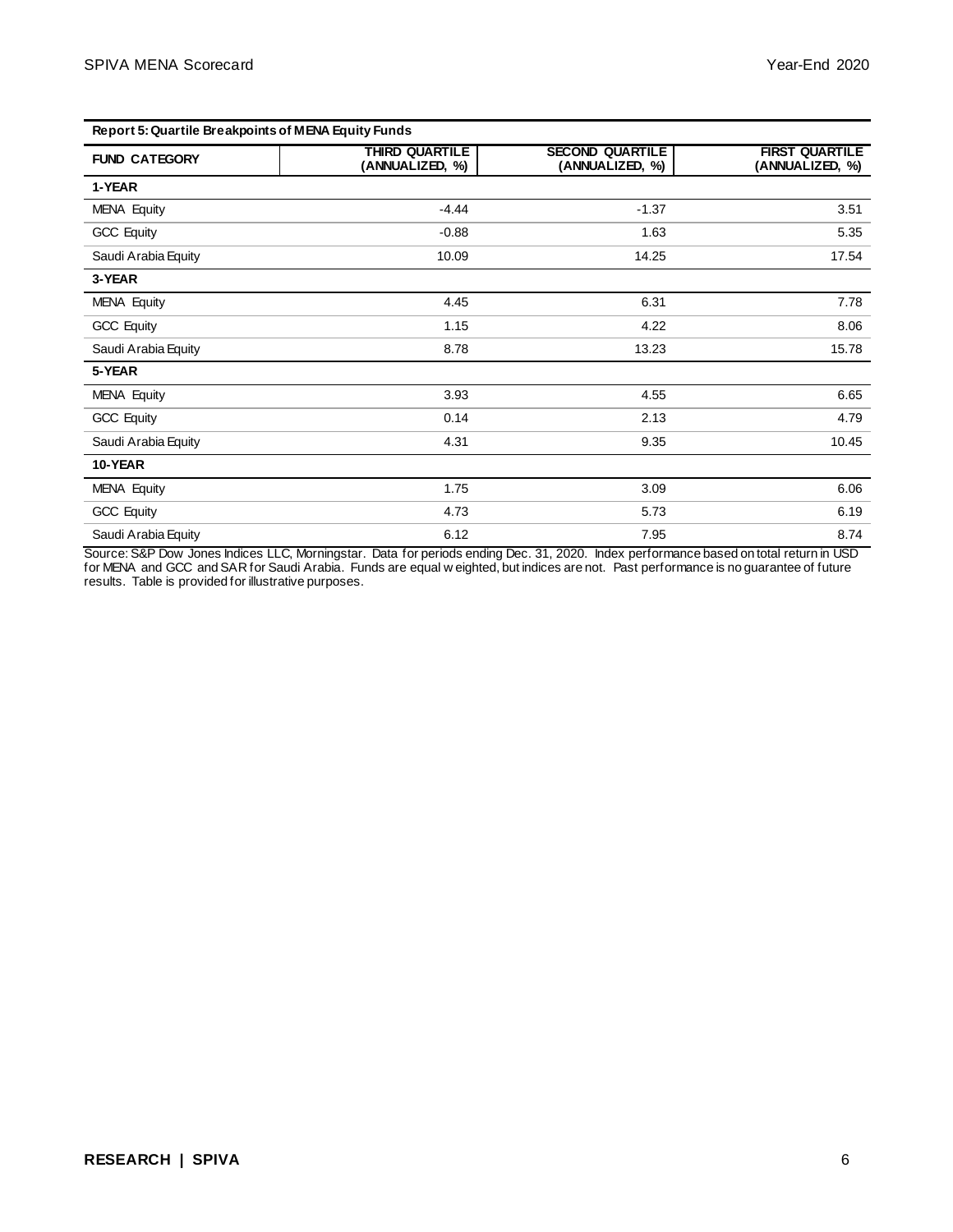#### **APPENDIX A: SPIVA STYLES AND MORNINGSTAR FUND CLASSIFICATIONS**

Data from Morningstar are obtained for all managed funds for which month-end data are available during the performance period. The data include funds domiciled in MENA markets. Offshore MENA equity funds are excluded. Funds are classified based on the Morningstar fund classification system, and the SPIVA Scorecard covers MENA equity categories.

#### **MENA Funds Denominated in U.S. Dollars and Saudi Arabian Riyals**

The SPIVA MENA Scorecard covers both regional and country-specific funds that are denominated in U.S. dollars (USD) (or a currency pegged to U.S. dollars) or Saudi Arabian riyals (SAR), and they have been mapped to the relevant Morningstar fund categories as indicated in Exhibit 1. To increase the available fund count, funds that are denominated in a currency pegged to the U.S. dollar have been converted to USD using the peg ratio. The Morningstar classification system produces narrow, stylebased classifications for funds. S&P Dow Jones Indices has consolidated the style-based categories in order to generate a larger sample size and develop a broad-market comparison to market-based benchmarks. A narrow, style-based comparison would yield a limited sample size, given that value and growth style segments are not consistently discernible over the past five years.

Morningstar categories have been mapped to SPIVA peer groups in the following manner.

| Exhibit 1: Morningstar Categories and SPIVA Peer Groups for MENA Equity Funds |                   |  |  |  |  |
|-------------------------------------------------------------------------------|-------------------|--|--|--|--|
| <b>SPIVA CATEGORY</b><br><b>MORNINGSTAR CATEGORY</b>                          |                   |  |  |  |  |
| USD-DENOMINATED FUNDS                                                         |                   |  |  |  |  |
| EAA Fund Africa & Middle East Equity<br>MENA Equity                           |                   |  |  |  |  |
| Middle East Fund MENA Equity                                                  |                   |  |  |  |  |
| Middle East Fund GCC Equity                                                   | <b>GCC Equity</b> |  |  |  |  |
| Middle East Fund GCC Islamic Equity                                           |                   |  |  |  |  |
| <b>SAR-DENOMINATED FUNDS</b>                                                  |                   |  |  |  |  |
| Middle East Fund Saudi Equity                                                 |                   |  |  |  |  |
| Saudi Arabia Equity<br>Middle East Fund Saudi Islamic Equity                  |                   |  |  |  |  |

Source: S&P Dow Jones Indices LLC, Morningstar. Table is provided for illustrative purposes.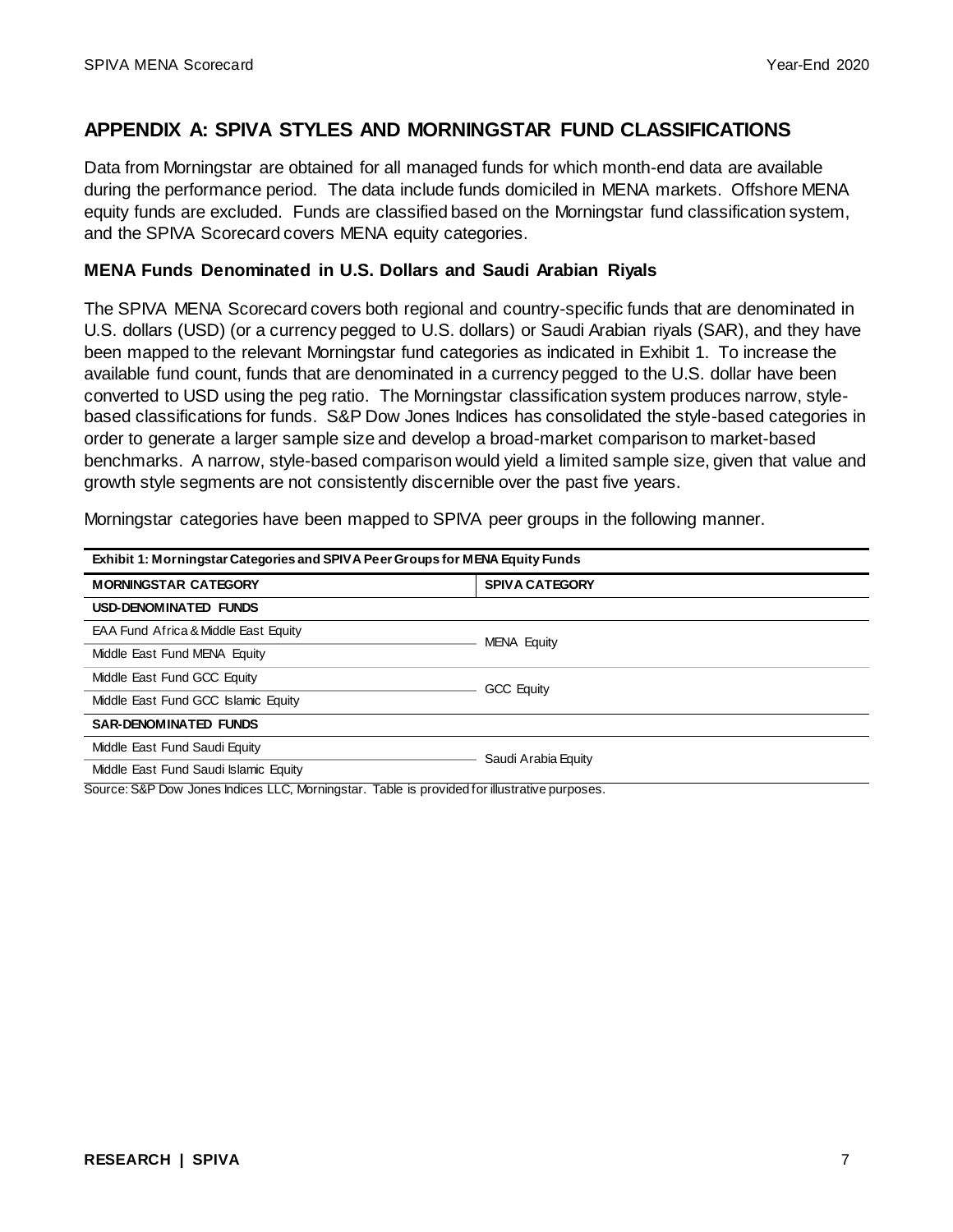# **APPENDIX B: GLOSSARY**

#### **Percentage of Funds Outperformed by the Index**

To correct for survivorship bias, we use the opportunity set available at the beginning of the period as the denominator. We determine the count of funds that have survived and beat the index. We then report the index outperformance percentage.

#### **Survivorship (%)**

The survivorship measure represents the percentage of funds in existence at the beginning of the time period that are still active at the end of the time period.

#### **Equal-Weighted Fund Performance**

Equal-weighted returns for a particular style category are determined by calculating a simple average return of all active funds in that category in a particular month.

#### **Asset-Weighted Fund Performance**

Asset-weighted returns for a particular style category are determined by calculating a weighted average return of all funds in that category in a particular month, with each fund's return weighted by its total net assets. Asset-weighted returns are a better indicator of fund category performance because they reflect the returns of the total money invested in that particular style category with more accuracy.

#### **Quartile Breakpoints**

The  $p<sup>th</sup>$  percentile for a set of data is the value that is greater than or equal to  $p\%$  of the data but is less than or equal to (100-p)% of the data. In other words, it is a value that divides the data into two parts: the lower p% of the values and the upper (100-p)% of the values. The first quartile is the  $75<sup>th</sup>$ percentile, which is the value separating the elements of a population into the lower 75% and the upper 25%. The second quartile is the  $50<sup>th</sup>$  percentile, and the third quartile is the  $25<sup>th</sup>$  percentile. For fund category quartiles in a particular time horizon, the data used is the return of the largest surviving share class of the fund net of fees, excluding loads.

#### **Survivorship Bias**

Many funds might liquidate or merge during a period of study. This usually occurs due to continued poor performance by the fund. Therefore, if index returns were compared to fund returns using only surviving funds, the comparison would be biased in favor of the fund category. The SPIVA reports remove this bias in three ways. The first method to remove the bias is to use the entire investment opportunity set, made up of all funds in that particular category at the outset of the period, as the denominator for outperformance calculations. The second is explicitly to show the survivorship rate in each category. The final way is to construct a peer average return series for each category based on all available funds at the outset of the period.

#### **Fees**

The fund returns used are net of fees, excluding loads.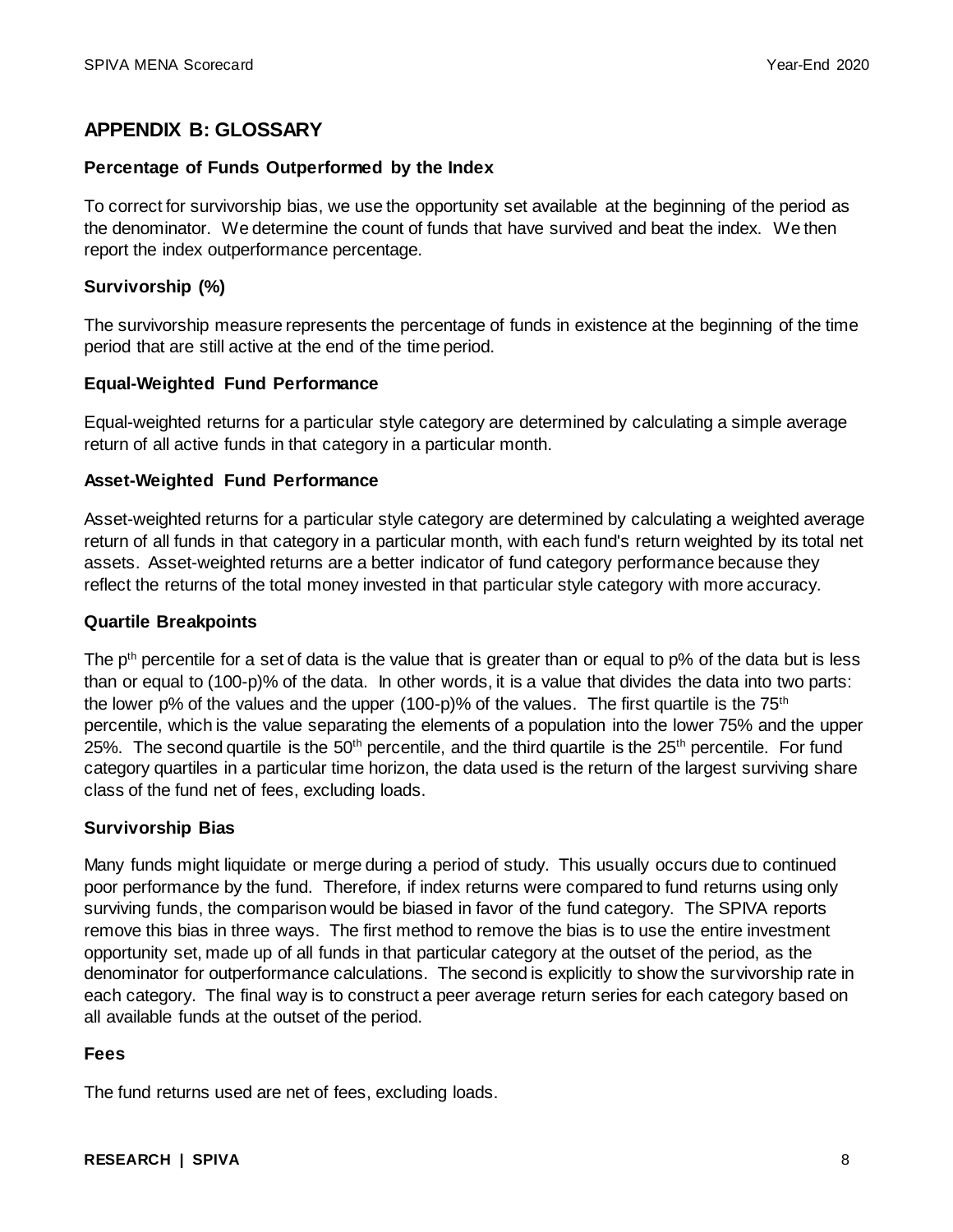#### **Indices**

A benchmark index provides an investment vehicle against which fund performance can be measured.

S&P GCC COMPOSITE

The S&P GCC Composite is a comprehensive benchmark covering stocks from the six Gulf Cooperation Council (GCC) markets. The index reflects the float defined by foreign investment limits applicable to GCC residents.

#### S&P PAN ARAB COMPOSITE

The S&P Pan Arab Composite includes stocks from 11 Pan Arab markets. The index reflects the float available to GCC residents, which is typically larger than that available to investors based outside the region.

#### S&P PAN ARAB COMPOSITE LARGEMIDCAP INDEX

The S&P Pan Arab Composite LargeMidCap Index is designed to track the performance of large- and mid-cap stocks from 11 Pan Arab equity markets.

#### S&P SAUDI ARABIA

The S&P Saudi Arabia is a comprehensive benchmark that defines and is designed to measure the investable universe of publicly traded companies domiciled in Saudi Arabia and uses float factors relevant for GCC residents.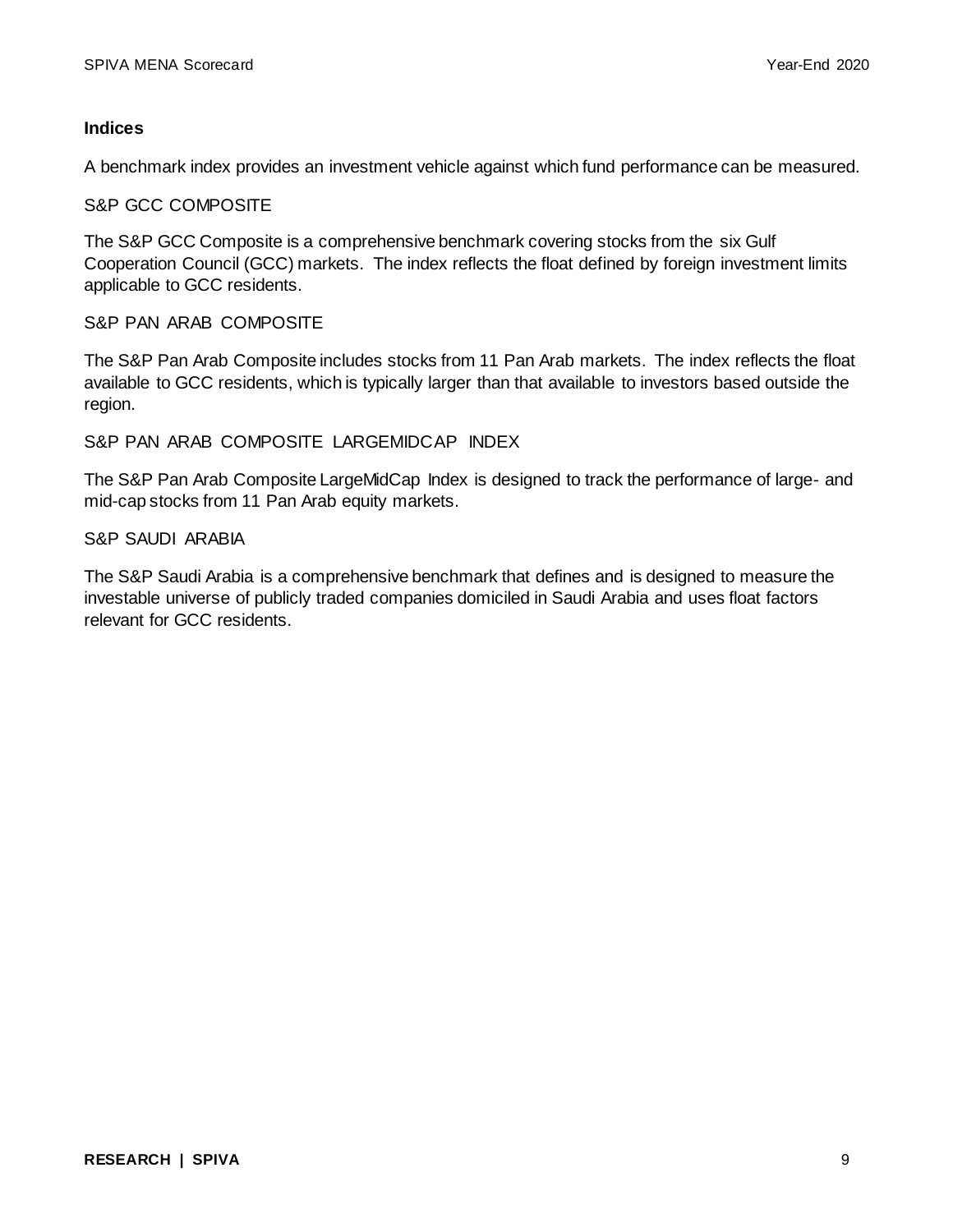| S&P DJI RESEARCH CONTRIBUTORS       |                         |                                  |  |  |  |
|-------------------------------------|-------------------------|----------------------------------|--|--|--|
| Sunjiv Mainie, CFA, CQF             | Global Head             | sunjiv.mainie@spglobal.com       |  |  |  |
| Jake Vukelic                        | <b>Business Manager</b> | jake.vukelic@spglobal.com        |  |  |  |
| <b>GLOBAL RESEARCH &amp; DESIGN</b> |                         |                                  |  |  |  |
| <b>AMERICAS</b>                     |                         |                                  |  |  |  |
| Gaurav Sinha                        | Americas Head           | gaurav.sinha@spglobal.com        |  |  |  |
| Laura Assis                         | Analyst                 | laura.assis@spglobal.com         |  |  |  |
| Cristopher Anguiano, FRM            | Analyst                 | cristopher.anguiano@spglobal.com |  |  |  |
| Nazerke Bakytzhan, PhD              | Senior Analyst          | nazerke.bakytzhan@spglobal.com   |  |  |  |
| Smita Chirputkar                    | <b>Director</b>         | smita.chirputkar@spglobal.com    |  |  |  |
| Rachel Du                           | Senior Analyst          | rachel.du@spglobal.com           |  |  |  |
| Bill Hao                            | Director                | w enli.hao@spglobal.com          |  |  |  |
| Qing Li                             | Director                | ging.li@spglobal.com             |  |  |  |
| Berlinda Liu, CFA                   | Director                | berlinda.liu@spglobal.com        |  |  |  |
| Lalit Ponnala, PhD                  | Director                | lalit.ponnala@spglobal.com       |  |  |  |
| Maria Sanchez, CIPM                 | Associate Director      | maria.sanchez@spglobal.com       |  |  |  |
| Hong Xie, CFA                       | Senior Director         | hong.xie@spglobal.com            |  |  |  |
| <b>APAC</b>                         |                         |                                  |  |  |  |
| Priscilla Luk                       | <b>APAC</b> Head        | priscilla.luk@spglobal.com       |  |  |  |
| Arpit Gupta                         | Senior Analyst          | arpit.gupta1@spglobal.com        |  |  |  |
| Akash Jain                          | Associate Director      | akash.jain@spglobal.com          |  |  |  |
| Anurag Kumar                        | Senior Analyst          | anurag.kumar@spglobal.com        |  |  |  |
| Xiaoya Qu                           | Senior Analyst          | xiaoya.qu@spglobal.com           |  |  |  |
| Yan Sun                             | Senior Analyst          | yan.sun@spglobal.com             |  |  |  |
| Tim Wang                            | Senior Analyst          | tim.w ang@spglobal.com           |  |  |  |
| Liyu Zeng, CFA                      | Director                | liyu.zeng@spglobal.com           |  |  |  |
| <b>EMEA</b>                         |                         |                                  |  |  |  |
| Andrew Innes                        | <b>EMEA Head</b>        | andrew.innes@spglobal.com        |  |  |  |
| Alberto Allegrucci, PhD             | Senior Analyst          | alberto.allegrucci@spglobal.com  |  |  |  |
| Panos Brezas, PhD                   | Senior Analyst          | panos.brezas@spglobal.com        |  |  |  |
| Leonardo Cabrer, PhD                | Associate Director      | leonardo.cabrer@spglobal.com     |  |  |  |
| Andrew Cairns, CFA                  | Associate Director      | andrew.cairns@spglobal.com       |  |  |  |
| Niall Gilbride, CFA                 | Senior Analyst          | niall.gilbride@spglobal.com      |  |  |  |
| Rui Li, ACA                         | Senior Analyst          | rui.li@spglobal.com              |  |  |  |
| Jingw en Shi, PhD                   | Senior Analyst          | jingw en.shi@spglobal.com        |  |  |  |
| <b>INDEX INVESTMENT STRATEGY</b>    |                         |                                  |  |  |  |
| Craig J. Lazzara, CFA               | Global Head             | craig.lazzara@spglobal.com       |  |  |  |
| Fei Mei Chan                        | <b>Director</b>         | feimei.chan@spqlobal.com         |  |  |  |
| Tim Edw ards, PhD                   | Managing Director       | tim.edw ards@spglobal.com        |  |  |  |
| Anu R. Ganti, CFA                   | Senior Director         | anu.ganti@spglobal.com           |  |  |  |
| Sherifa Issifu                      | Associate               | sherifa.issifu@spglobal.com      |  |  |  |